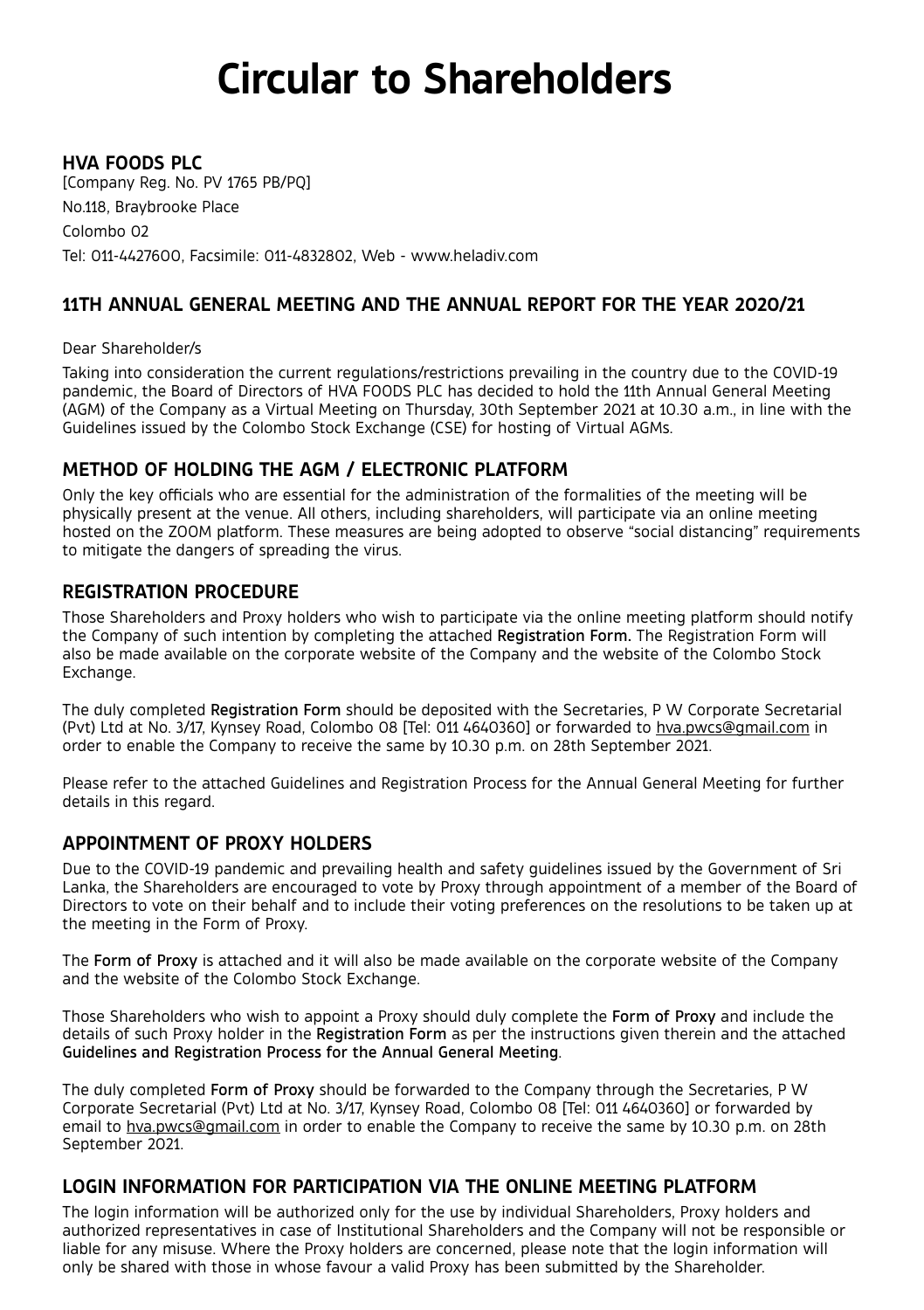## **QUERIES OF SHAREHOLDERS**

Shareholders who are unable to participate at the Virtual AGM via the designated online meeting platform are invited to forward their suggestions, questions and concerns (if any) relating to items on the Notice of Annual General Meeting to the Secretaries P W Corporate Secretarial (Pvt) Ltd at No. 3/17, Kynsey Road, Colombo 08 [Tel: 011 4640360] or by email to hva.pwcs@gmail.com to be received by the Secretaries by 10.30 p.m. on 28th September 2021. The Board will ensure that they are discussed and addressed at the AGM, if relevant.

## **VOTING**

Voting in respect of items on the Agenda will be done via an online e-ballot platform.

Please refer to the attached Guidelines and Registration Process for the Annual General Meeting for further details in this regard.

#### **ANNUAL REPORT 2020/21**

In view of the prevalent situation in the country due to the COVID-19 pandemic, the distribution of the Annual Report 2020/21 in CD format was not feasible, and therefore the Annual Report for 2020/21 of the Company is published and available for download on the corporate website of the Company and the Colombo Stock Exchange website, to which the links are provided below:

- (i) Corporate Website of H V A Foods PLC www.heladiv.com
- (ii) Colombo Stock Exchange Website -https://www.cse.lk/pages/company-profile/company-profile. component.html?symbol=HVA.N0000

You may also scan the QR Code given below to directly access the Annual Report 2021.



Any shareholder who makes a request for a printed copy of the Annual Report will be provided with such printed copy within eight (8) market days from the date of receipt of the said request. [A Form of Request that could be used for the said purpose is enclosed].

Should you require assistance relating to your request for a printed copy of the Annual Report, you may contact Mr. Sameera Indika, Finance Manager of the Company on Tel: 076 6597033, email: sameera@heladiv. lk, between 10.00 a.m. and 4.00 p.m. on working days.

## **DOCUMENTS ATTACHED**

The following documents are attached to this Circular to Shareholders :

- 1. Notice of Annual General Meeting.
- 2. Form of Proxy
- 3. Guidelines and Registration Process for the Annual General Meeting
- 4. Registration Form
- 5. Request Form for a printed copy of the Annual Report

HVA FOODS PLC

voyeoing ho

P W CORPORATE SECRETARIAL (PVT) LTD Secretaries 3rd September 2021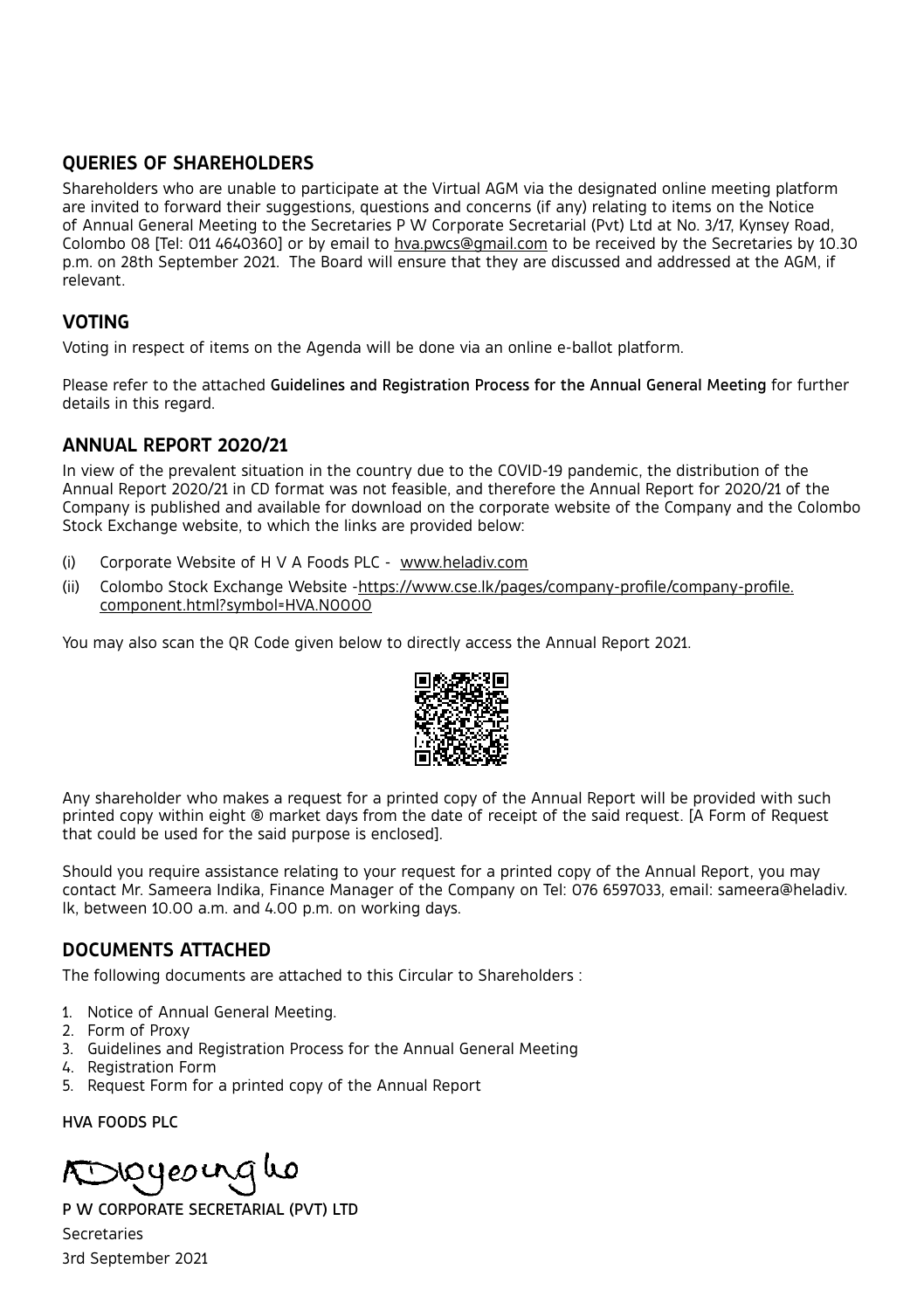# **Notice of Annual General Meeting**

NOTICE IS HEREBY GIVEN THAT the Eleventh (11th) Annual General Meeting of the Company will be held by electronic means on 30th September 2021 at 10.30 a.m. centered at the Registered Office of the Company at No. 118, Braybrooke Place, Colombo 02 for the following purposes.

- 1. To receive and consider the Annual Report of the Board of Directors on the affairs of the Company and its subsidiary and the Statement of Accounts for the year ended 31st March 2021 with the Report of the Auditors thereon.
- 2. To re-elect as a Director Mr. M P D Cooray who retires by rotation in terms of Article 88(i) of the Articles of Association of the Company.
- 3. To re-appoint Messrs BDO Partners, Chartered Accountants as the Auditors of the Company and to authorize the Directors to determine their remuneration.
- 4. To authorize the Directors to determine donations for the year ending 31st March 2022 and up to the date of the next Annual General Meeting.

**By order of the Board HVA Foods PLC**

Dioyeourgho

**P W Corporate Secretarial (Pvt) Ltd**

Secretaries

3rd September 2021

#### Notes

- 1. A Shareholder entitled to attend and vote at the meeting is entitled to appoint a proxy to attend and vote on behalf of him/her by electronic means.
- 2. A proxy need not be a Shareholder of the Company.
- 3. The Form of Proxy is enclosed for this purpose.
- 4. Shareholders are advised to follow the Guidelines and Registration Process for the Annual General Meeting attached hereto.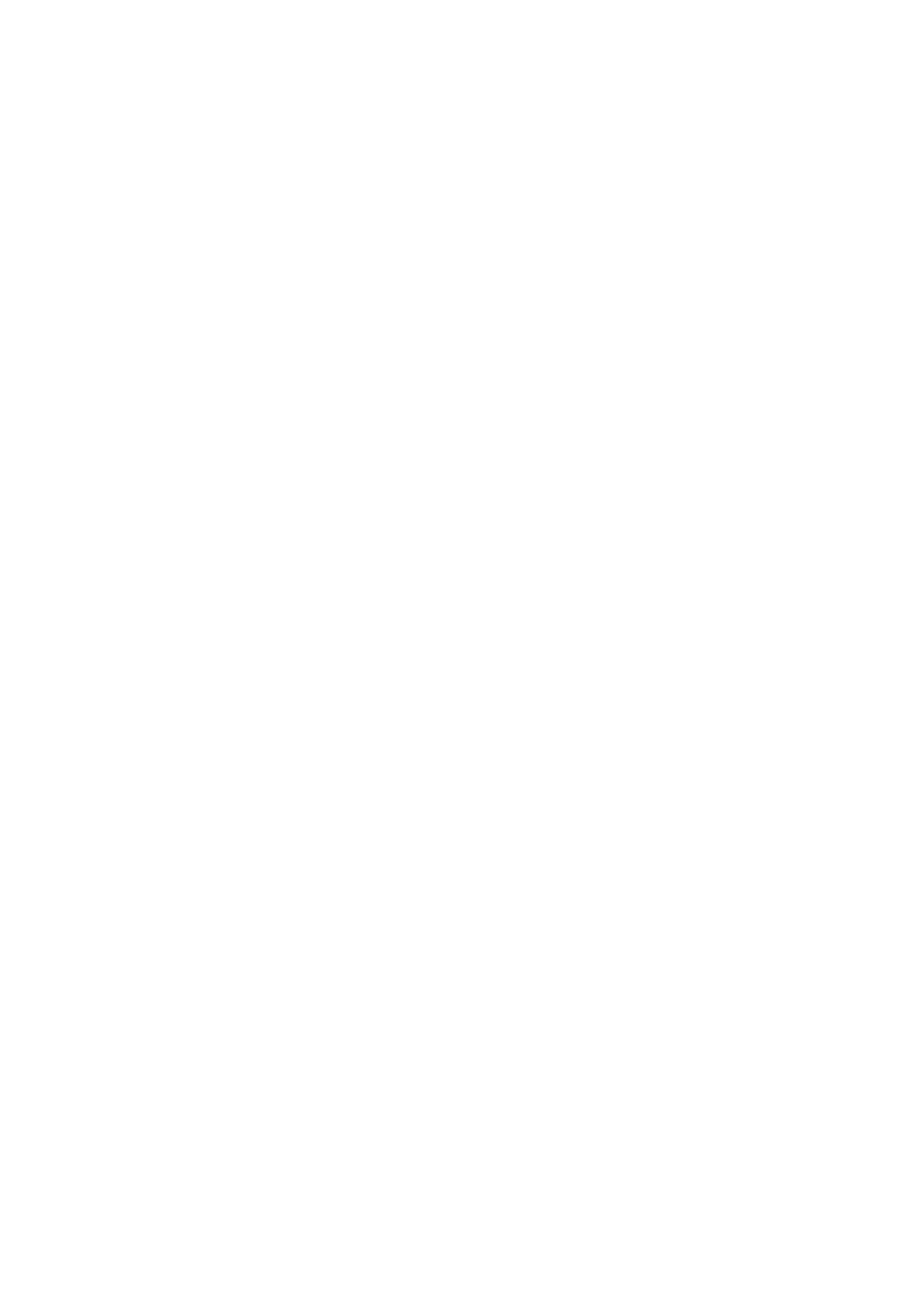# **REGISTRATION FORM**

## 11TH ANNUAL GENERAL MEETING (AGM) OF H V A FOODS PLC TO BE HELD AS A VIRTUAL MEETING ON 30TH SEPTEMBER 2021 AT 10.30 A.M.

| In the event Proxy holder is appointed by the Shareholder following details of his/her's will also be required. |                   |
|-----------------------------------------------------------------------------------------------------------------|-------------------|
| DETAILS OF PROXY HOLDER: (only if a proxy is appointed)                                                         |                   |
|                                                                                                                 |                   |
|                                                                                                                 |                   |
|                                                                                                                 |                   |
|                                                                                                                 |                   |
| PARTICIPATION AT THE AGM - Please tick the cage below                                                           | Online            |
| I/My Proxy holder am/is willing to participate at the AGM                                                       |                   |
| Signature/s                                                                                                     |                   |
| Principal Shareholder<br>O1st Joint holder                                                                      | 02nd Joint holder |
|                                                                                                                 |                   |

Note: In the case of a Company/Corporation, the Shareholder Registration Form must be signed in the manner prescribed by its Articles of Association/Statute and in the case of the Registration Form is signed by an Attorney, the Power of Attorney, must be deposited at No. 3/17, Kynsey Road, Colombo 08, Sri Lanka or emailed to hva.pwcs@qmail.com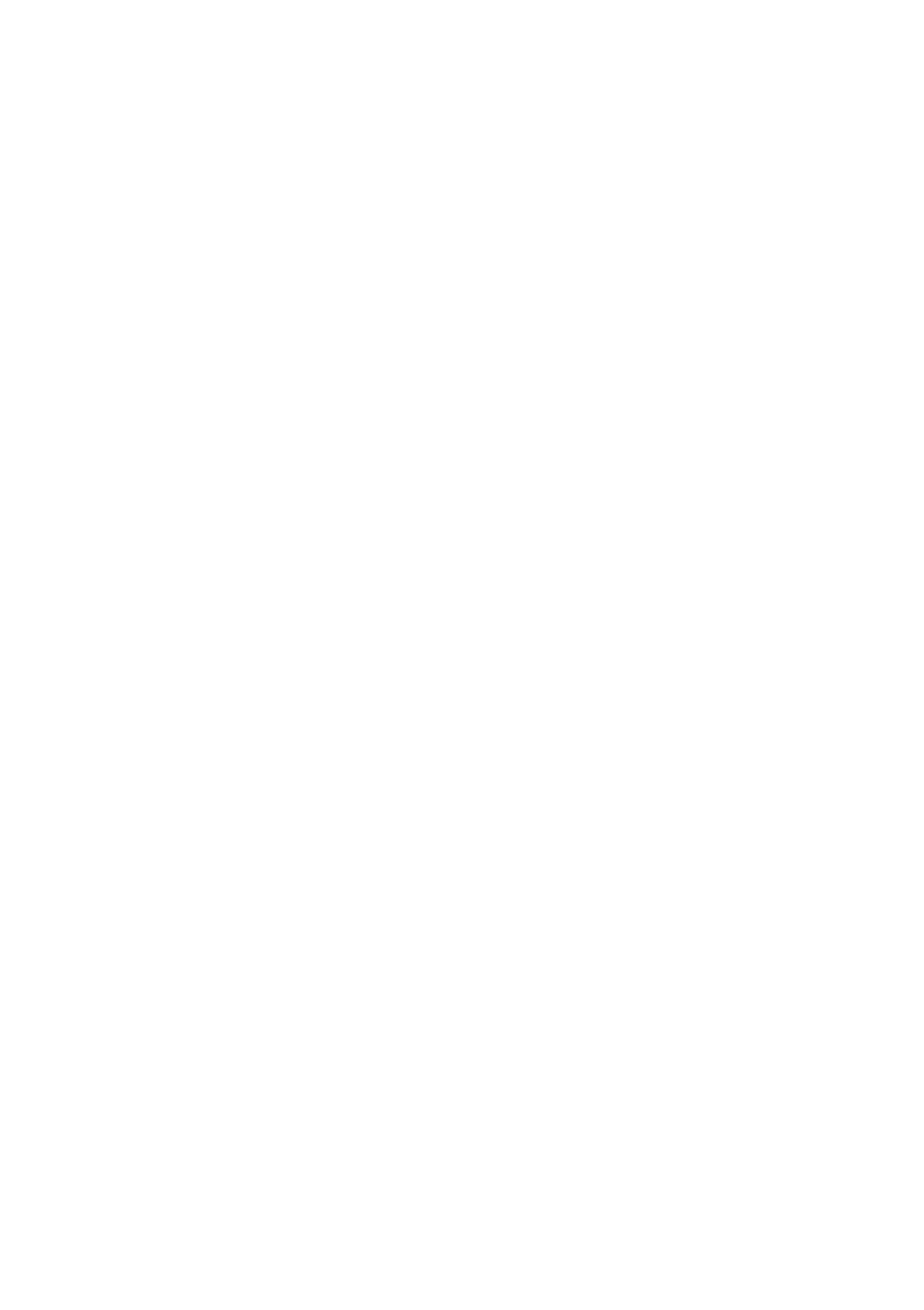# **Guidelines and Registration**

#### **GUIDELINES AND REGISTRATION PROCESS FOR THE ANNUAL GENERAL MEETING TO BE HELD ON 30TH SEPTEMBER 2021**

Shareholders / Proxy holders who wish to participate in the Annual General Meeting of H V A Foods PLC to be held via an Online Meeting Platform (Virtual AGM), could do so by using a smart phone or a desktop computer.

If a Shareholder/Proxy holder intends to join the Virtual AGM via a smart phone, it is necessary for him/ her to download the "Zoom Mobile App" onto his/her smart phone. Similarly if a Shareholder/Proxy holder wishes to attend the Virtual AGM via a desktop computer, the link can be opened by downloading the "Zoom Desktop App" to the respective desktop computer (compatible web browser: Google Chrome).

- 1. Shareholder who wish to participate in the Virtual AGM of H V A Foods PLC, either by themselves or through their Proxies, are requested to forward their details to the Company Secretaries as per the attached REGISTRATION FORM.
- 2. The duly completed and signed REGISTRATION FORM should be delivered to the Company, through the Company Secretaries, P W Corporate Secretarial (Pvt) Ltd, No. 3/17, Kynsey Road, Colombo 08 (Telephone: 011-4640360-3) or e-mailed to hva.pwcs@gmail.com to be received by the Secretaries by 10.30 p.m. on 28th September 2021. If participation in the meeting is through a Proxy, the duly completed and signed FORM OF PROXY should accompany the REGISTRATION FORM.

Note:

If a Proxy is appointed, the information set out in the REGISTRATION FORM pertaining to the Proxy holder should tally with the information indicated in the duly completed FORM OF PROXY submitted by the Shareholder.

3. The Company will verify all registration requests and identification details received as aforesaid, against the details of Shareholders set out in the Shareholders' Register and accept the registrations for the Virtual AGM if it is satisfied with the request and supporting documents (if any).

Shareholders whose registration requests are accepted will receive an email confirmation from the Company acknowledging the acceptance of their request.

- 4. The Shareholders whose registration requests have been accepted will receive a further email from the Company 24 hours prior to the commencement of the AGM. This email will provide a web link for online registration referred to as "Virtual AGM Registration". If the Shareholder has appointed a valid Proxy, this email will be forwarded to the relevant Proxy holder.
- 5.
- (i) The Shareholders / Proxy holders are requested to use the web link, which will be forwarded by the Company as referred to in 4 above and click on "Virtual AGM Registration" in order to complete online registration for the Virtual AGM
- (ii) On clicking the link "Virtual AGM Registration", Shareholders/Proxy holders will be redirected to an interface where they will be requested to enter their first name, last name, email address, re-enter email address and National Identity Card Number. (In entering these details the participants are required to ensure that correct details as included in the REGISTRATION FORM referred to in 2 above are entered in the said online registration process, since any mismatch will be considered as an unsuccessful log in)
- (iii) After successful completion of entering of the details as referred to in 5 (ii) above, the participants are requested to click on "REGISTER" which will be prompted on their screens enabling them to receive the meeting link.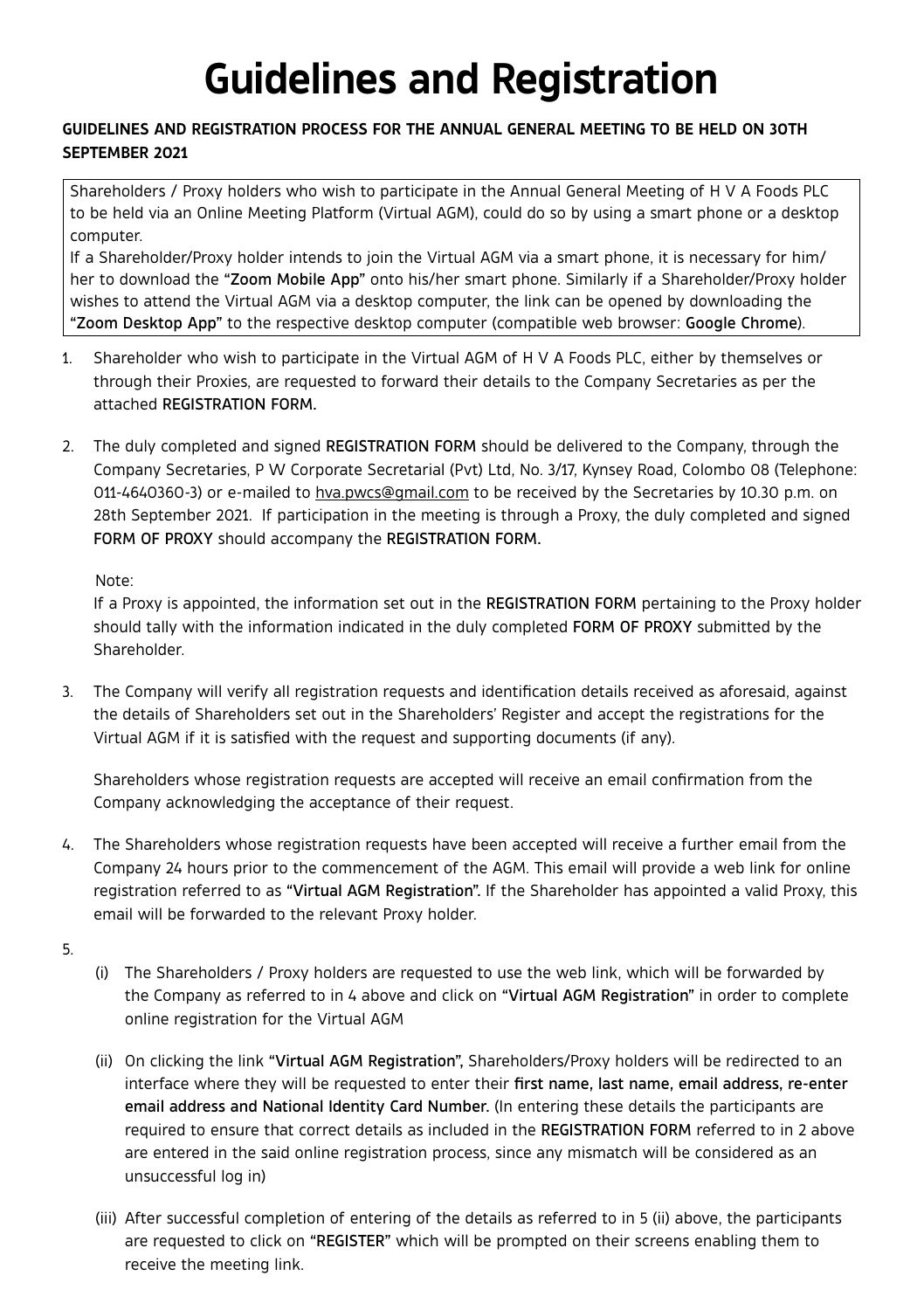- 6. The Shareholders who successfully complete their online registration as set out in 5 above, will receive the log in link for participation in the meeting referred to as "Join the Virtual AGM of H V A Foods PLC" and credentials.
- 7. In order to join the Virtual AGM, participants are required to click on "Join the Virtual AGM of H V A Foods PLC". In some instances the system call for the credentials and if that is required, please enter the credentials to gain access to the Virtual AGM.
- 8. On completion of this process, you will be directed to the Virtual AGM Zoom Platform, where you can participate in the Virtual AGM.

It is recommended that the Shareholders / Proxy holders complete the process outlined in 5, 6, 7 and 8 above and join the AGM at least ten (10) minutes before the start of the AGM. The Online Meeting Platform will be active thirty (30) minutes before the time appointed for the commencement of the meeting.

- 9. Shareholders/Proxy holders may use the Q & A tab or the Hand Raise  $(\mathbb{P})$  icon appearing on the screen respectively, to submit their questions or concerns in typed format or verbally. The system will allow a pop up message to unmute the microphones and to allow video options.
- 10. After completion of the process outlined in 7 above in respect of all eligible Shareholders and Proxy holders, the Company will forward a separate email to the Shareholders / Proxy holders (as applicable) who are entitled to vote, providing a separate link to vote on all items included in the Notice of Annual General Meeting dated 3rd September 2021.
- 11. Shareholders / Proxy holders who intend participating in the meeting are requested to open the said voting link and be prepared to cast their vote when each item is taken up for voting by the Chairman. Participants are advised to "refresh" the voting page and cast the vote as per their discretion in the given space and click "SUBMIT" enabling the Company to receive the responses.
- 12. When declaring the voting on an item, Chairman will take into account the voting of the Shareholders/ Proxy holders participating virtually
- 13. 60 seconds will be allocated for Shareholders / Proxy holders to cast their vote in respect of each item.
- 14. The results will be processed and announced by the Chairman 15 seconds after the end of the time slot allocated for voting.
- 15. In a situation where a Poll is demanded and Shareholders are required to vote on the Poll, a mechanism similar to that referred to for voting, will be applicable. This will be moderated by the Chairman of the meeting.

It is advised to check the online AGM access at least 3 hours prior to the meeting and also ensure that your devices have an audible sound system so that you could participate in the AGM comfortably.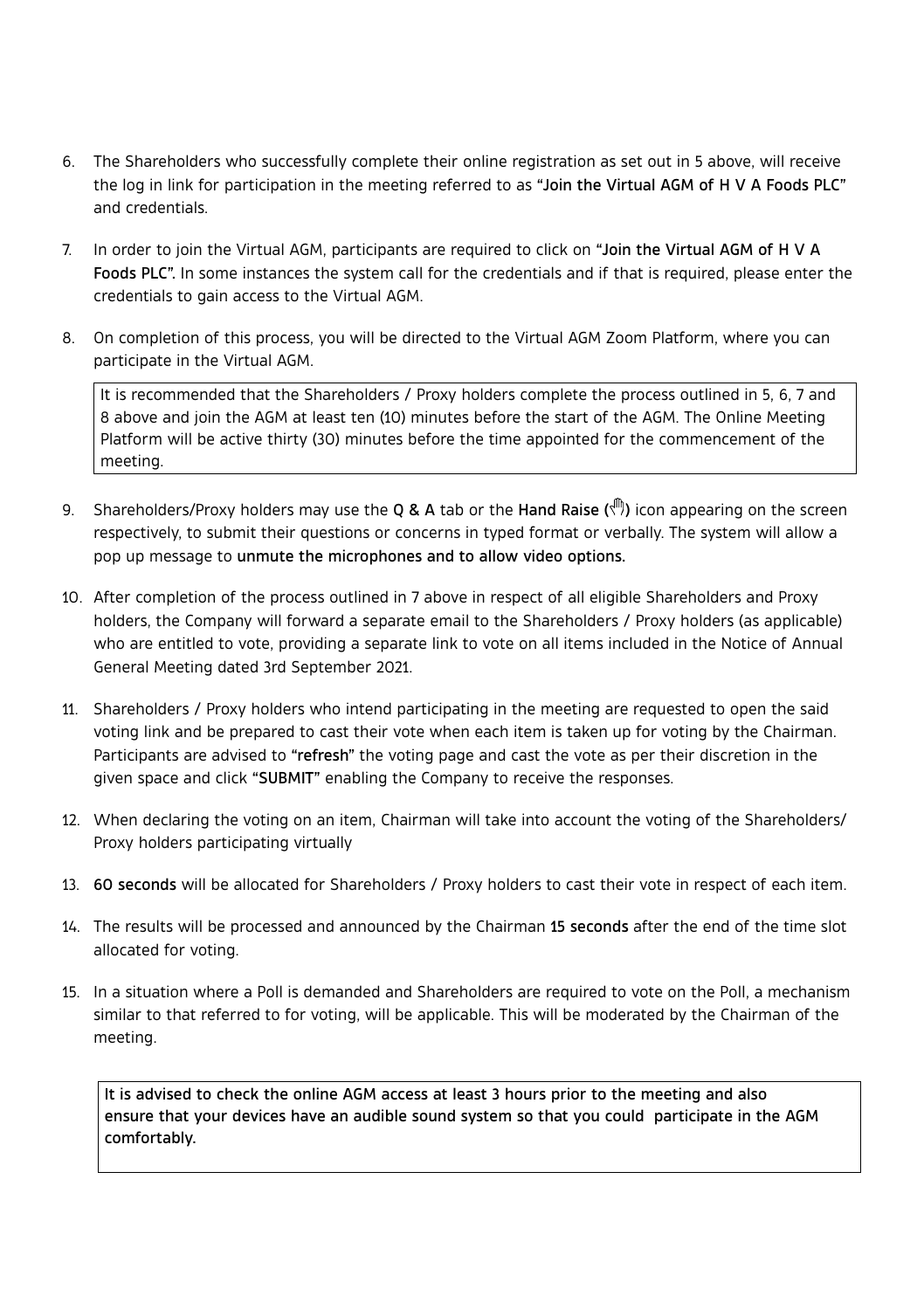## **Form of Request**

## **FOR A PRINTED COPY OF THE ANNUAL REPORT OF H V A FOODS PLC FOR THE FINANCIAL YEAR 2020/21**

### **TO: HVA FOODS PLC**

No 118, Braybrooke Place, Colombo -02

I/We hereby request for a printed copy of the Annual Report of H V A Foods PLC for the financial year 2020/21.

| Full name:                                                          |  |
|---------------------------------------------------------------------|--|
| National Identity Card /<br>Passport / Company<br>Registration No.: |  |
| Contact Telephone Number:                                           |  |
| Address:                                                            |  |

## **DETAILS OF THE SHAREHOLDER(S)**

Signature of Shareholder(s) and the Date of Shareholder (s)

\* Contact details of H V A Foods PLC

| Name      | Mr Sameera Indika         |
|-----------|---------------------------|
| Telephone | 011 4427640 / 076 6597033 |
| Facsimile | 011 4832802               |
| Fmail     | sameera@heladiv.lk        |

………………….........................................………………… …………………........…………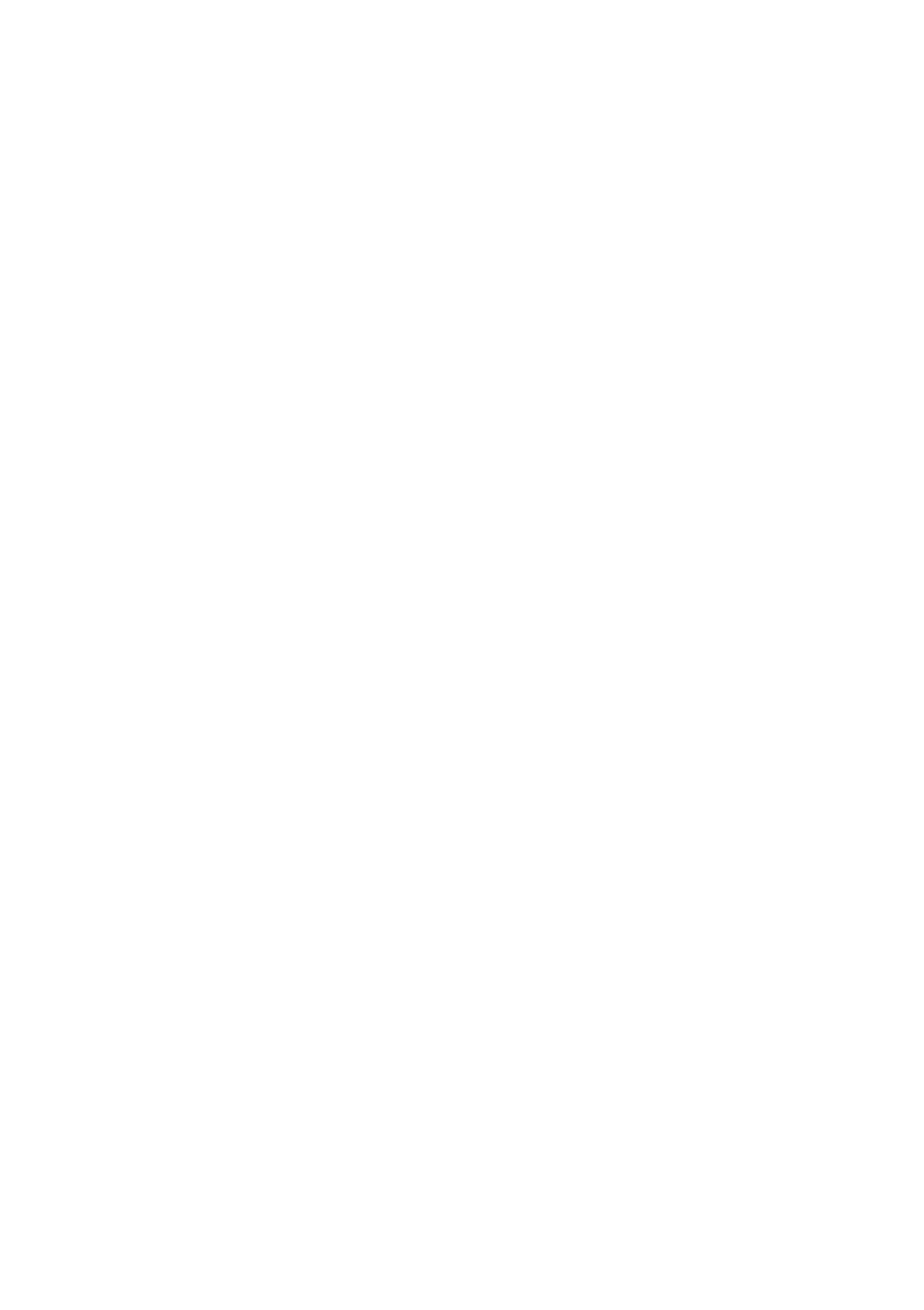## Form of Proxy

| $I/We^*$           |                |  |  |  |
|--------------------|----------------|--|--|--|
|                    |                |  |  |  |
|                    |                |  |  |  |
|                    |                |  |  |  |
| Mr. B S M De Silva | or failing him |  |  |  |
| Ms. V S A Fernando | or failing her |  |  |  |
| Mr. M P D Coorav   | or failing him |  |  |  |
| Mr S A Ameresekere | or failing him |  |  |  |

or failing him

Mr C Hettiarachchi

Mr. W G U I Ranaweera

as my/our\* proxy to represent and speak and vote as indicated hereunder for me/us\* and on my/our\* behalf at the Eleventh Annual General Meeting of the Company to be held by electronic means on 30th September 2021 at 10.30 a.m. and at every poll which may be taken in consequence of the aforesaid Meeting and at any adjournment thereof.

| 1. | To re-elect as a Director Mr. M P D Cooray who retires by rotation in terms of<br>Article 88(i) of the Articles of Association of the Company.             | For          | Against |
|----|------------------------------------------------------------------------------------------------------------------------------------------------------------|--------------|---------|
| 2. | To re-appoint Messrs BDO Partners, Chartered Accountants as the Auditors of the<br>Company and to authorize the Directors to determine their remuneration. | $\mathbf{1}$ |         |
| 3. | To authorize the Directors to determine donations for the year ending 31st March<br>2022 and up to the date of the next Annual General Meeting.            | $\mathbf{1}$ |         |

Signature of Shareholder/s

\*Please delete what is inapplicable.

Notes: 1. A proxy need not be a shareholder of the Company 2. Instructions as to completion appear overleaf.